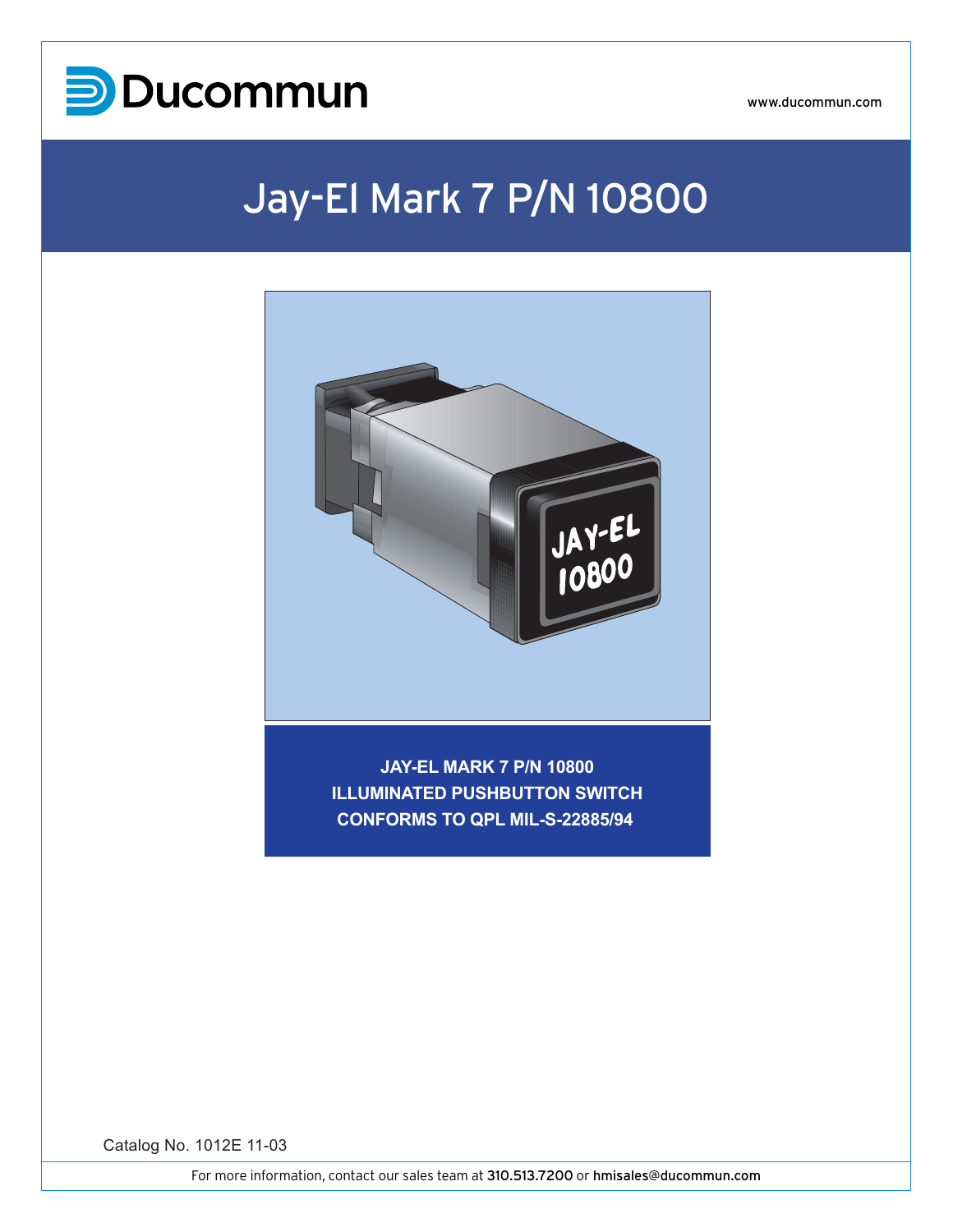# **UCOM**

### **JAY-EL MARK 7 P/N 10800 ILLUMINATED PUSHBUTTON SWITCH**



### **COMPACT SIZE**

The Mark 7 is designed for maximum use of available panel space. Two types of mountings are available, both having .688 square chassis. The Type I switch has a standard bezel, mounting sleeve and self contained mounting hardware. It mounts on .750 centers.

Type II is designed for dense matrix mounting to customer requirements. Mountings in this manner allows for centers of .689. Jay-El will Design and supply brackets or customer may specify.

#### **SEVERAL PUSHBUTTON STYLES AVAILABLE**

From standard with .53 square legend area to the largest with .64 X .89 legend area.

Jay-El can provide P/N 10800 switches and indicators with NVIS compatible lightning.

**\*ALL INFORMATION PUBLISHED IN THIS CATALOGUE IS EFFECTIVE AT TIME OF PUBLICATION AND IS SUBJECTED TO CHANGE WITHOUT NOTICE.**

#### **DESIGN FEATURES**

Designed to meet all of the requirements of Mil-S-22885. The Mark 7 is available with up to 2 pole, momentary switching and 4 lamp circuits as a single switch or supplied in a matrix assembly to customer specification. The minimum behind panel space used by the Mark 7 allows for the electronics to be packaged in the matrix itself.

#### **ENVIRONMENTAL SEALING - MIL-STD-108**

The Mark 7 can be supplied with an integral seal which has passed Splash Proof requirements to Mil-Std-108, High Shock to Mil-Std-901C and Mil-S22885. This is available for pushbutton styles B, C and D. See Page 7.

Also available for the standard pushbutton only is a drip proof external area. See Page 5. The Mark 7 can be supplied with the rear switch modules and actuator sealed against all contaminants. This is important for low level dry circuit switching applications or applications where the switches are being used in a heavy salt atmosphere.

#### **MOUNTING**

Type I incorporates a mounting sleeve with rotating cams and a removable spacer to allow the switch bezel to be mounted flush with a .220 thick edge lighted panel.

Type II contains no mounting hardware and is supplied with or without mounting brackets. These mounting brackets can be of practically any configuration and are to customer requirements. Both mounting methods afford secure shock and vibration proof mounting.

#### **SUNLIGHT READABLE DISPLAYS**

The Mark 7 P/N 10800 is available with a legend that is hidden before lighted and provides lighted charaters readable in direct sunlight (10,000 FC). It is designated as Display Type 8. This display type utilizes maximum lighted contrast enhancing techniques.

Available with T-1 or T-1 $\frac{34}{4}$  based lamps. Most efficient Display Type 8 is with the "T" type pushbutton using T-1 lamps. This "T" type pushbutton eliminates high legend surface temperatures and can provide power saving up to 70% with no loss of luminance. Luminances far exced requirements of MIL-STD-411 when using .15MSCP lamps.

Details for legend information and viewing area on Page11.

Page 2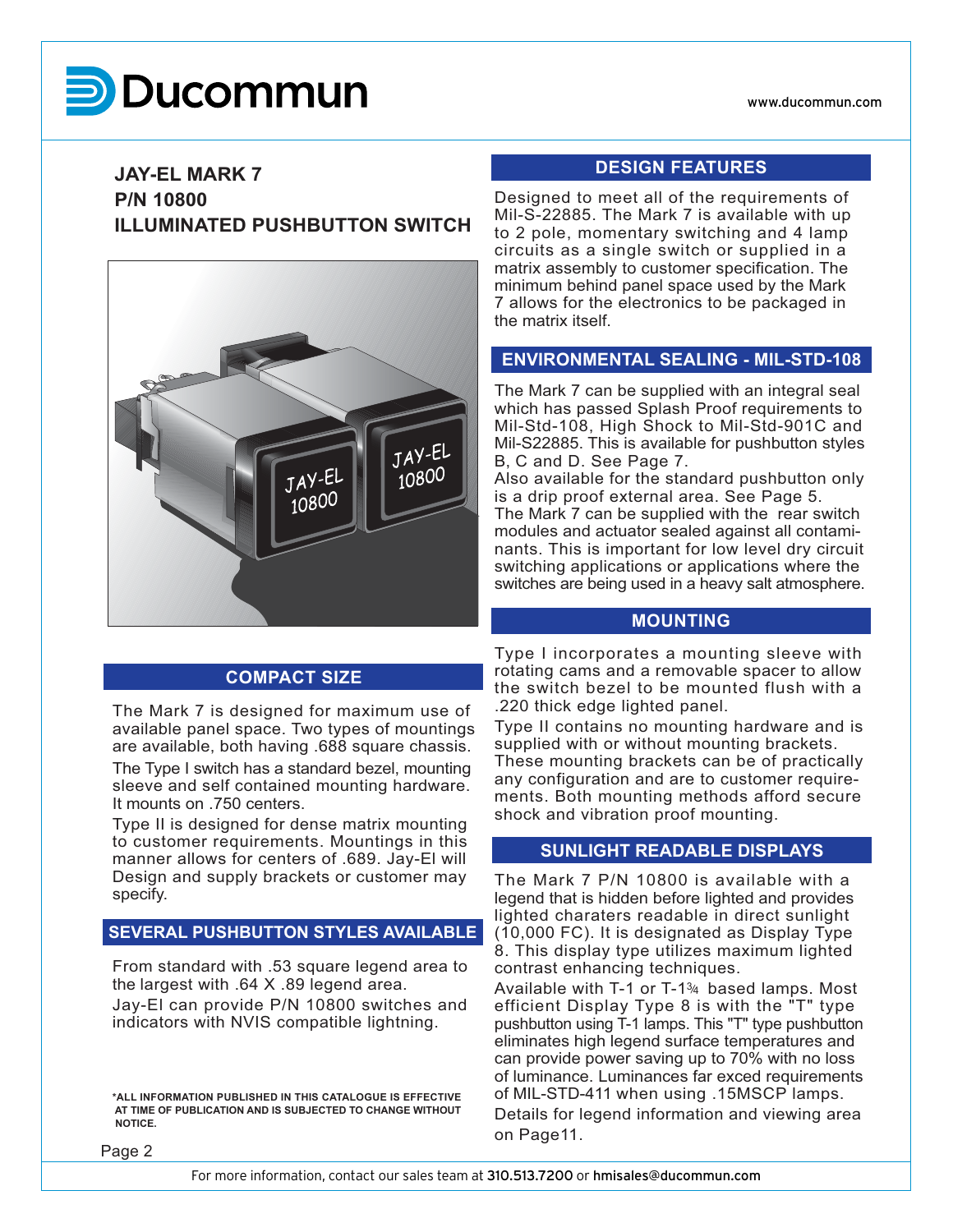### **MARK 7 UCOM**

#### www.ducommun.com

### **ENGINEERING SPECIFICATIONS ENVIRONMENTAL**

#### **ELECTRICAL**

#### Switch Contacts:

Silver Alloy contacts are standard. Gold contacts are recommended for reliable low level switching below 1.0 amperes.

#### Switch Ratings:

#### **SILVER CONTACTS** Maximum 2/

| Load                              | Sea Level                        | 50,000 FT                        |                                  |  |
|-----------------------------------|----------------------------------|----------------------------------|----------------------------------|--|
|                                   | 28VDC                            | 115VAC, 60Hz                     | 28VDC                            |  |
| Resistive<br>Inductive<br>Lamp 1/ | 7.5 Amps<br>5.0 Amps<br>1.0 Amps | 5.0 Amps<br>3.5 Amps<br>1.0 Amps | 4.0 Amps<br>2.5 Amps<br>1.0 Amps |  |

1/ Inrush. 10:1 for 20 milliseconds maximum.

2/ Minimum conditions are dependent on use and atmospheric conditions. Contact Jay-El for detailed application information.

#### **GOLD CONTACTS**

|              | Sea Level<br>and<br>50,000 Feet | Maximum<br>Contact Res.<br>OHM |
|--------------|---------------------------------|--------------------------------|
| Max. Voltage | 28VDC                           | .025                           |
| Max. Current | 1 Amp. Res. . 5 Amp. Ind.       | .025                           |
| Min. Current | 5 Microamps                     | 50                             |
| Min. Voltage | 15 Millivolts                   | 50                             |

#### Contact Resistance:

25 Milliohms maximum in accordance with MIL-S-22885 for switch contacts and 1 OHM maximum in accordance with MIL-S-22885 for lamp contacts.

#### Electrical Life:

25,000 cycles at rated loads per Para. 3.33 of MIL-S-22885C.

#### Lamp Type:

T-1¾ midget flange base incandescent is standard.

Available on special order:

T1¾ Neon (External Ballast 10 K $^+$  minimum)

T1 sub-midget flange base with special pushbutton modifications.

- T-1 $\frac{34}{}$  midget flange base LED
- (Recommended for back lighting only)

#### **MECHANICAL**

Actuation force: Unsealed  $1.5 \pm .5$  pounds(standard) Sealed  $2.5 \pm .7$  pounds

Actuation travel: .062  $\pm$  .025 inches Push button extraction force: 1 to 4 pounds Mechanical life: 1000,000 cycles minimum Weight - 1.3 ounces maximum. (One pole switch with standard pushbutton.)

|           | Temperature: High +85°C Low -55°C        |
|-----------|------------------------------------------|
|           | Explosion: Per Mil-Std-810, Method 511,  |
|           | Procedure II                             |
| Humidity: | Per Mil-Std-202 Method 106               |
| Vibration | 10-2000Hz @ 0.6DA or15G                  |
|           | (Peak) whichever is less.                |
| Shock:    | 75G's, 6milliseconds, Half sine          |
|           | & MIL-STD-901C                           |
| EMI:      | Per Mil-Std-285                          |
|           | Basic switch contacts per Mil-S-8805/101 |

#### **SWITCH CONTACT SCHEMATIC**



#### **LAMP TERMINATION**

\*Lamp schematics indicate lamp positions as as viewed from front of unit.

For two color full face, all divided legends are supplied with lamps in all four positions.



must be rotated  $90^\circ$  to right to accomodate vertically divided, or 3 way divided legend displays.

Full face legend display is supplied with lamps in the upper left and lower right positions. Other positions supplied with reflectors.

Lamps in all four positions for Display Type 8.



Tolerances: Unless otherwise specified - Fraction  $\pm$  1/32",  $.XX \pm .01$ , XXX  $\pm .005$ 

Page 3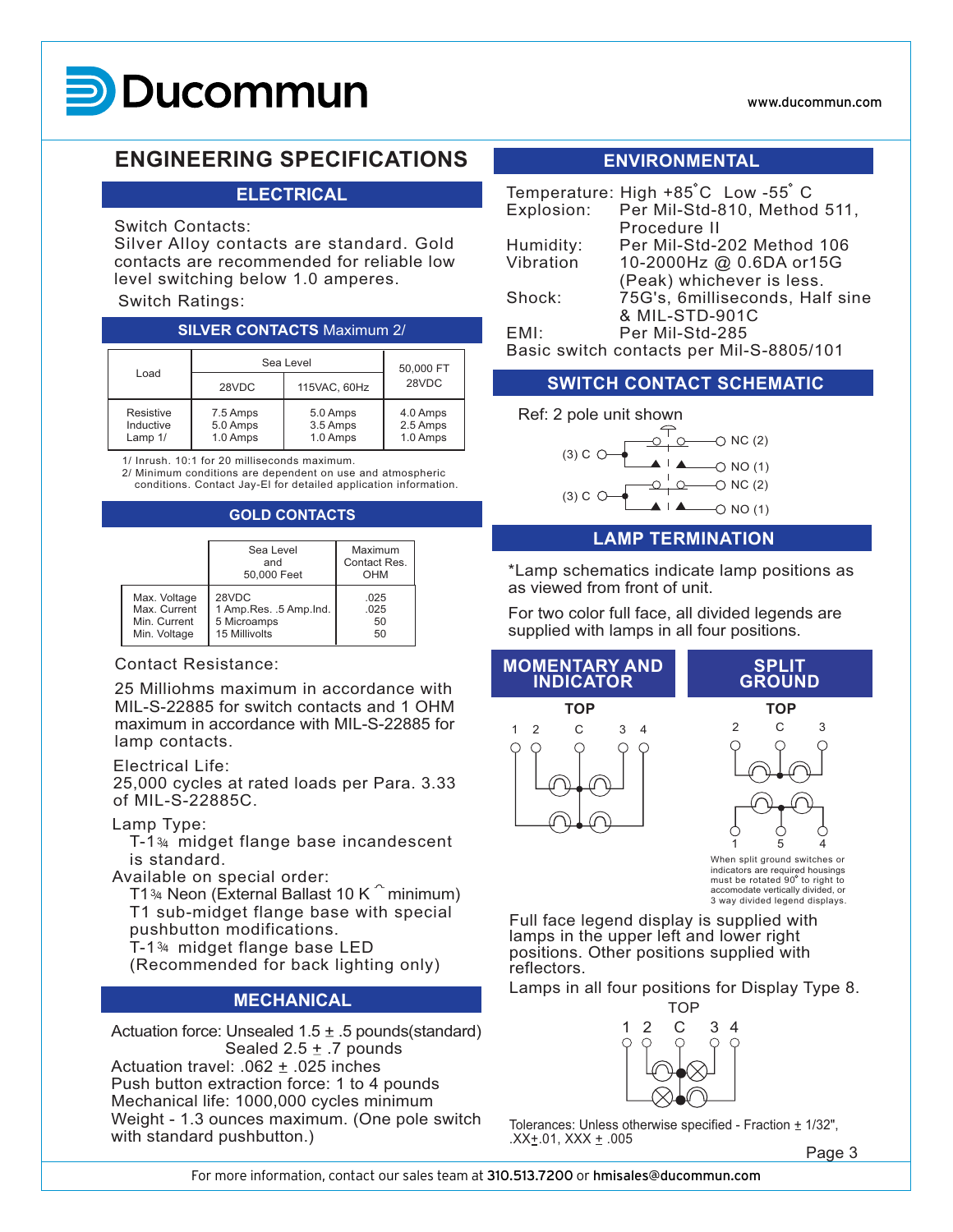#### **MAJOR OUTLINE DIMENSIONS PRINTED CIRCUIT TERMINATIONS STANDARD INDICATOR & ONE POLE SWITCH INDICATOR & ONE POLE SWITCH** MOUNTING PANEL CUTOUT **WE** TOP MOUNTING PANEL CUTOUT TOP TOP — 1.53 SQ.<br>1.75 SQ. LEGEND LEGEND LEGEND<br>AREA  $75$  SO. .53 SQ. LEGEND .031 R .031 <sup>R</sup> MAX v AREA ◥ MAX ∡ Δ .689 .699 SQ. .689 .699 SQ. .62 SQ. .095/.100 .62 SQ. .095/.100 REMOVABLE PANEL SPACER P/N 50399 .22  $22$ 47777 ₽Ş .<br>777 X  $±.020$ 1.810 INDICATOR REMOVABLE PANEL MOUNTING 1.785 MAX INDICATOR AND ONE POLE SPACER P/N 51490 SLEEVE P/N 51490 1.885 MAX ONE POLE SWITCH **SWITCH** MOUNTING )<br>이 이<br>비비 ╖ 읭 SLEEVE P/N 51490 + .0205,  $\overline{\mathbb{H}}$   $\overline{\mathbb{H}}$  $\mathbb T$  $\mathbb T$ ╖ .225 .688 SQ. MAX .688 SQ. MAX **TWO POLE PC TERMINATION TWO POLE SWITCH** .62 SQ. .095/.100 .62 SQ.  $-.095/000$ .22 REMOVABLE <u>HIII</u> ТĄ .22 PANEL ∰ 3777. SPACER P/N 50399 REMOVABLE PANEL SPACER P/N 50399  $+ .020$ <br>1.840 1.935 MAX TWO POLE SWITCH MOUNTING TWO POLE SLEEVE SWITCH P/N 51490 MOUNTING SLEEVE P/N 51490 णाणाए णे छ छ प + .020 TM 11 T  $.225$ .688 SQ. MAX .688 SQ. MAX **PUSHBUTTON HEIGHT**  $\frac{1}{2}$ .030<br>.375 .095/.100  $± .030$ "A" STYLE "B", "C" & "D" STYLE STANDARD  $\epsilon$ .430 PUSHBUTTON **PUSHBUTTON PUSHBUTTON** (TYP)  $\overline{\mathfrak{f}}$ 7  $\overline{\mathbb{Y}}$ ØĄ ∤⊻  $\overline{\mathbb{Z}}$ **REAR VIEW REAR VIEW ONE POLE TWO POLE ONE POLE TWO POLE** TERMINAL LOCATIONS FOR TERMINAL LOCATIONS FOR P.C. TERMINALS (ONE POLE P.C. TERMINAL (TWO POLE SWITCH) TOP TOP SWITCH OR INDICATOR ONLY) **.026 x .018 TOP .026 x .018 TOP 5 PLS (COM. GND) 6PLS (SPLIT GND)** 2 (NC) 3 (C) **3 C 2 5 PLS (COM. GND) 6PLS (SPLIT GND) (FITS INTO .043 DIA HOLE) 3 C 2 (FITS INTO .043 DIA B <sup>3</sup> 2 1 HOLE)**  $\blacksquare$ **<sup>3</sup> <sup>21</sup> 2 3 C 3 2 C A 4 5 1 <sup>4</sup> <sup>5</sup> <sup>1</sup>**  $1 (NO)$   $1 (NO)$ **No. NO**  $|g|$ **COM NO**  $\frac{\mathsf{c}}{\mathsf{z}}$ **.520 .155 .462** Ŧ **.260** 2 (NC)  $\backslash$  3 (C) **.154 .030 X .020 3 PLS (FITS INTO .043 DIA HOLE) .030 X .020 4 5 1 4 5 1 6 PLS (FITS INTO .043 DIA HOLE)** Terminal 5 used for split ground only. **.059 .062 .082 .079 .149 .152 .224 .221** Page 4 **.306 .300**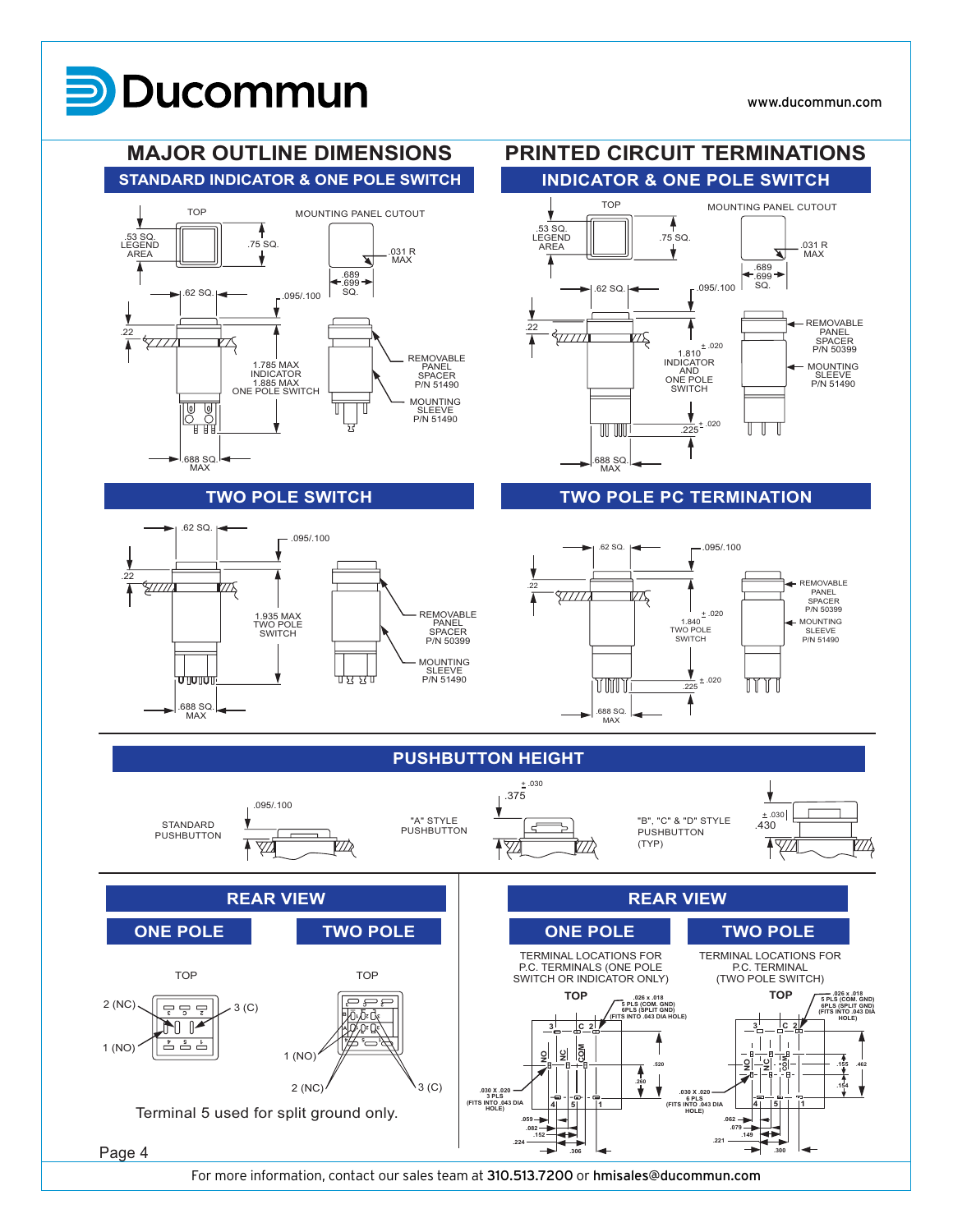### **MAJOR OUTLINE DIMENSIONS ACCESSORIES**

**PUSHBUTTON STYLES (UNSEALED)**

#### **Standard**

Standard pushbutton style will be supplied unless otherwise specified.









.64 SQ. LEGEND AREA

**TOP** 

**C**

.72 SQ. LEGEND AREA

**D** TOP

.64 x .89 **LEGEND** AREA

1.00



.74 SQ.  $\mathbf{B} \equiv$ 

.812 SQ.

 $±.010$ 

.75

Typical of B, C and D pushbutton styles.

1.750

Standard Pushbutton Only

**SWITCH GUARD P/N 51056**

Spring loaded clear polycarbonate switch guard.



-C-1 (Clear w/EMI) **RUBBER BOOT KIT P/N 50682**

-BLK-2 (w/o EMI) -BLK-1 (w/EMI)

Flush mounted black silicone rubber boot with clear nylon window, for sand,dust and moisture protection. For standard pushbutton only.



#### **RUBBER BOOT KIT P/N 50680**

Available for edge lit panel mounting.

#### **SWITCH GUARD P/N 50632**

.900 MAX.

Spring loaded clear polycarbonate switch guard to use with P/N 50682 boot.



#### **EMI SHIELDING**

Welded 300 Series stainless steel grounding wipers provide chassis ground for EMI.



For more information, contact our sales team at 310.513.7200 or hmisales@ducommun.com

Page 5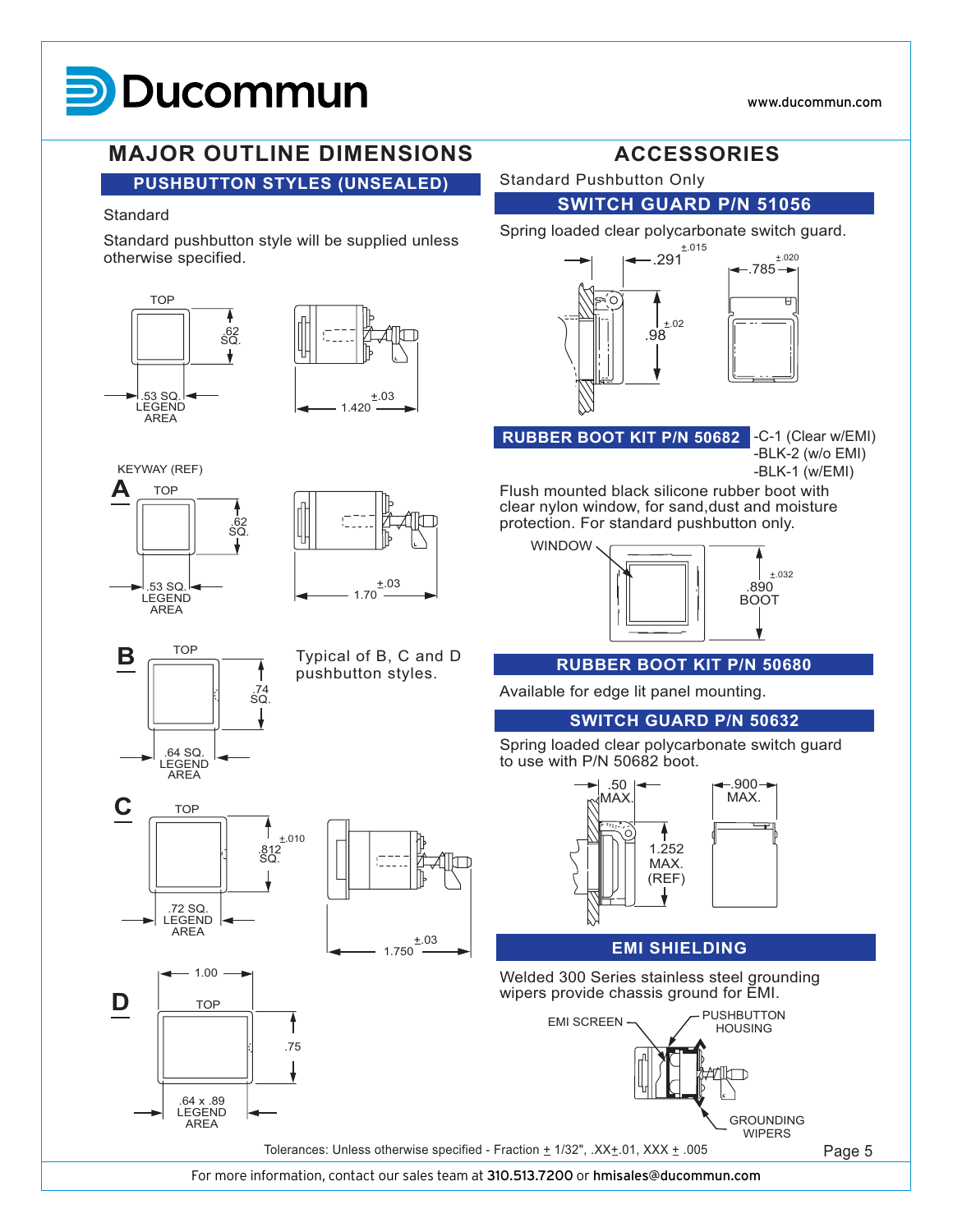

#### **INSTALLATION PROCEDURE (Matrix Assemblies)**

- 1. Matrix mounts to back of panel.
- 2. Mounting brackets to customer specification.
- 3. Units may be ordered as assembled matrixes or individual switches and brackets.



Page 6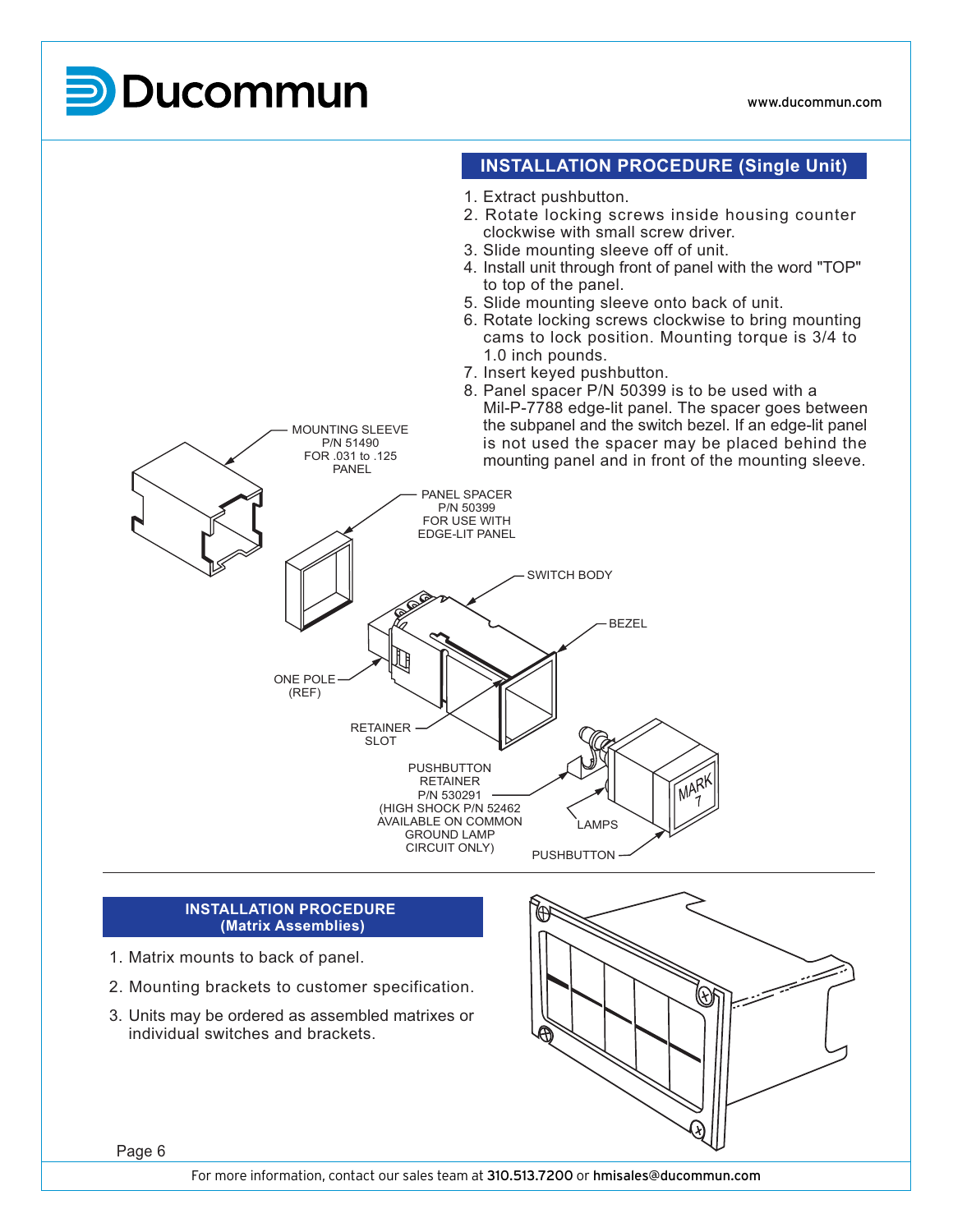#### www.ducommun.com



Page 7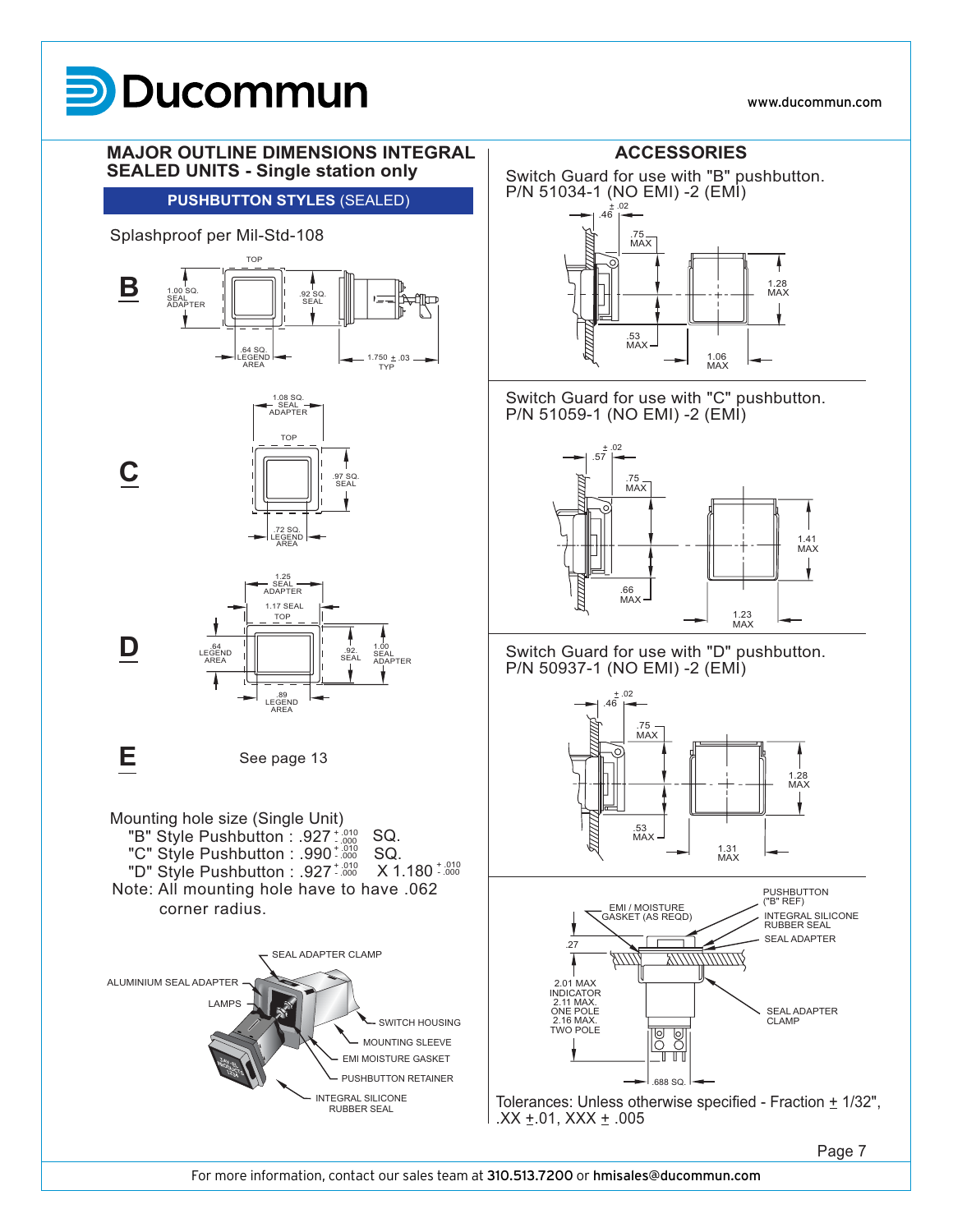

### **MAJOR OUTLINE DIMENSIONS, SEALED MATRIX**

Matrix Mounting - Units will mount in panels of .031 to .250 thick.

Example: 2 x 2 "D" style, sealed pushbutton panel cutout dimension shown. "C" style mounting center dimensions are 1.00 typical (2 places) "B" style mounting center dimension is .94 typical (2 places)



Note: When ordering matrices, contact Jay-El for part numbers. Panel cutouts and mounting centers for single and matrix units.

| <b>HORIZONTAL DIRECTION</b> |       |              |       |                           |       |       |                |       |        |        |
|-----------------------------|-------|--------------|-------|---------------------------|-------|-------|----------------|-------|--------|--------|
| <b>Number of Positions</b>  | 1     | $\mathbf{2}$ | 3     | 4                         | 5     | 6     | 7              | 8     | 9      | 10     |
| Mounting Hole Dim.          |       |              |       |                           |       |       |                |       |        |        |
| B Style P/B                 | 1.062 | 2.002        | 2.942 | 3.882                     | 4.882 | 5.762 | 6.702          | 7.642 | 8.582  | 9.522  |
| C Style P/B                 | 1.122 | 2.122        | 3.122 | 4.122                     | 5.122 | 6.122 | 7.122          | 8.122 | 9.122  | 10.122 |
| Style P/B<br>D              | 1.312 | 2.502        | 3.692 | 4.882                     | 6.072 | 7.262 | 8.452          | 9.642 | 10.832 | 12.022 |
| Bezel Outline Dim.          |       |              |       |                           |       |       |                |       |        |        |
| Style P/B<br>B              | 1.240 | 2.180        | 3.120 | 4.060                     | 5.000 | 5.940 | 6.880          | 7.820 | 8.760  | 9.700  |
| C Style P/B                 | 1.300 | 2.300        | 3.300 | 4.300                     | 5.300 | 6.300 | 7.300          | 8.300 | 9.300  | 10.300 |
| Style P/B<br>D              | 1.490 | 2.680        | 3.870 | 5.060                     | 6.250 | 7.440 | 8.630          | 9.820 | 11.010 | 12.200 |
|                             |       |              |       | <b>VERTICAL DIRECTION</b> |       |       |                |       |        |        |
| <b>Number of Positions</b>  | 1     | 2            | 3     | 4                         | 5     | 6     | $\overline{7}$ | 8     | 9      | 10     |
| Mounting Hole Dim.          |       |              |       |                           |       |       |                |       |        |        |
| B Style P/B                 | 1.062 | 2.002        | 2.942 | 3.882                     | 4.822 | 5.762 | 6.702          | 7.642 | 8.582  | 9.522  |
| C Style<br>P/B              | 1.122 | 2.122        | 3.122 | 4.122                     | 5.122 | 6.122 | 7.122          | 8.122 | 9.122  | 10.122 |
| Style P/B<br>D              | 1.062 | 2.002        | 2.942 | 3.882                     | 4.822 | 5.762 | 6.702          | 7.642 | 8.582  | 9.522  |
| Bezel Outline Dim.          |       |              |       |                           |       |       |                |       |        |        |
| Style P/B<br>B              | 1.240 | 2.180        | 3.120 | 4.060                     | 5.000 | 5.940 | 6.880          | 7.820 | 8.760  | 9.700  |
| P/B<br>C.<br>Style          | 1.300 | 2.300        | 3.300 | 4.300                     | 5.300 | 6.300 | 7.300          | 8.300 | 9.300  | 10.300 |
|                             |       |              |       |                           |       |       |                |       |        |        |

Page 8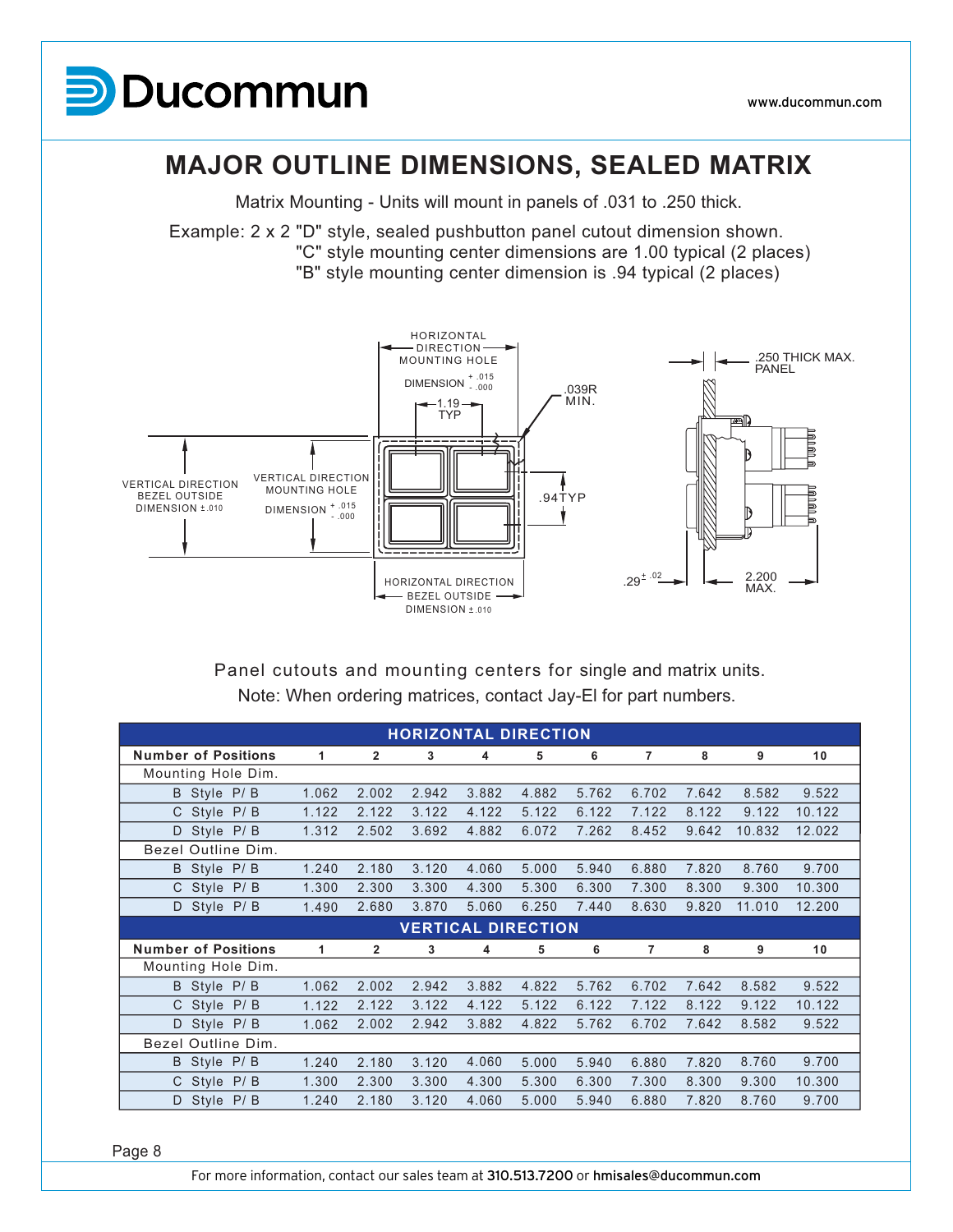

### **"E" PUSHBUTTON:**

Meets Splash Proof requirements with close mounting centers. Integral seal for closest mounting centers of .875. Sealed pushbutton designed to mount flush with light plate.



Switch body showing "E" style pushbutton mounting configuration.



Character information Ref: Page 10

\*Note: Panel thickness must be specified to determine mounting sleeve length.

Contact Jay-El for ordering information.

Tolerances: Unless otherwise specified - Fraction  $\pm$  1/32", .XX $\pm$ .01, XXX  $\pm$ .005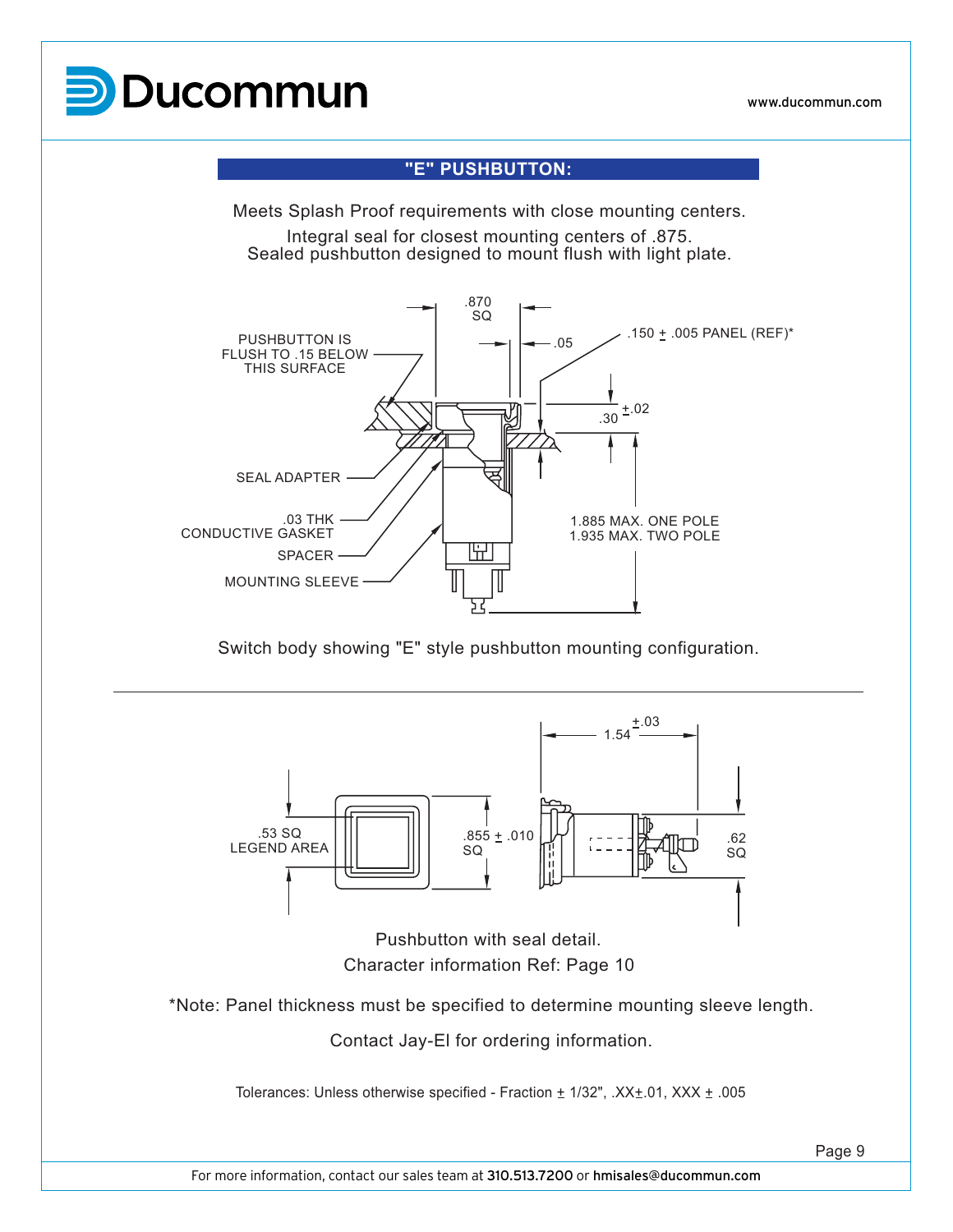

### **CHARACTER INFORMATION**

(HORIZONTAL DIRECTION ONLY)

\*\* To obtain more characters per line other type fonts are available. Contact Jay-El for further information.

|                                                                              | <b>LEGEND SEGMENTS</b>                                                                                                     |             |                                                                 |      |                |                                                          |                |                |                                             |
|------------------------------------------------------------------------------|----------------------------------------------------------------------------------------------------------------------------|-------------|-----------------------------------------------------------------|------|----------------|----------------------------------------------------------|----------------|----------------|---------------------------------------------|
| <b>PUSHBUTTON</b><br><b>STYLE</b>                                            | $\overline{2}$<br>$\overline{4}$<br>1<br>3<br>$\,6\,$<br>$\overline{7}$<br>$\overline{4}$<br>5<br>$\overline{9}$<br>9<br>8 | 5<br>2<br>8 | $\overline{7}$<br>6<br>9<br>8<br>$\overline{7}$<br>$\,6\,$<br>3 |      |                | <b>CHARACTERS</b><br>PER LINE<br>SEGMENT SEGMENT SEGMENT |                | <b>SEGMENT</b> | <b>NUMBER</b><br>OF LINES<br><b>SEGMENT</b> |
|                                                                              | <b>CONDENSED BLOCK</b>                                                                                                     | <b>SIZE</b> | <b>STROKE HEIGHT</b>                                            |      | $-1$           | $-2-3$                                                   | $-4-5-6$       | $-1 - 4 - 5$   | $-2-3-6$                                    |
|                                                                              | JAY-EL PRODUCTS INC.                                                                                                       | $-1$        | .010                                                            | .072 | 8              | 8                                                        | 3              | 5              | 2                                           |
|                                                                              | JAY-EL PRODUCTS INC.                                                                                                       | $-2$        | .012                                                            | .087 | $\overline{7}$ | $\overline{7}$                                           | 3              | $\overline{4}$ | 2                                           |
|                                                                              | JAY-EL PRODUCTS INC.                                                                                                       | $-3$        | .015                                                            | .109 | 6              | 6                                                        | 3              | 3              | $\mathbf{1}$                                |
|                                                                              | JAY-EL PRODUCTS                                                                                                            | $-4$        | .018                                                            | .125 | 5              | 5                                                        | $\overline{2}$ | 3              | $\mathbf{1}$                                |
| .53 SQ.<br><b>LEGEND</b><br><b>AREA</b>                                      | <b>JAY-EL PRODUCTS</b>                                                                                                     | $-5$        | .020                                                            | .145 | $\overline{4}$ | $\overline{4}$                                           | $\mathfrak{p}$ | 3              | $\mathbf{1}$                                |
| <b>STANDARD</b><br>.62 SQ.<br>A                                              | <b>JAY-EL PRODU</b>                                                                                                        | $-6$        | .025                                                            | .175 | $\overline{4}$ | $\overline{4}$                                           | $\mathbf{1}$   | 2              | $\mathbf{1}$                                |
|                                                                              | <b>JAY-EL PRO</b>                                                                                                          | $-7$        | .035                                                            | .222 | 3              | $\Omega$                                                 | $\mathbf{1}$   | 2              | $\Omega$                                    |
| $.62$ SQ.                                                                    | <b>JAY-EL P</b>                                                                                                            | $-8$        | .040                                                            | .290 | $\overline{2}$ | $\Omega$                                                 | $\overline{0}$ | $\mathbf{1}$   | $\Omega$                                    |
|                                                                              | <b>FUTURA MEDIUM CONDESED</b>                                                                                              | <b>SIZE</b> | <b>STROKE HEIGHT</b>                                            |      |                |                                                          |                |                |                                             |
|                                                                              | JAY-EL PRODUCTS INC.                                                                                                       | $-1$        | .012                                                            | .072 | 11             | 11                                                       | 5              | 5              | 2                                           |
|                                                                              | JAY-EL PRODUCTS INC.                                                                                                       | $-2$        | .012                                                            | .087 | 9              | 9                                                        | $\overline{4}$ | $\overline{4}$ | 2                                           |
| 48<br>LEGEND <sup>'</sup><br><b>AREA</b><br>*DISPAY<br>TYPE 8<br><b>ONLY</b> | JAY-EL PRODUCTS INC.                                                                                                       | $-3$        | .012                                                            | .109 | $\overline{7}$ | $\overline{7}$                                           | 3              | 3              | $\mathbf{1}$                                |
|                                                                              | JAY-EL PRODUCTS                                                                                                            | $-4$        | .012                                                            | .125 | 6              | 6                                                        | 3              | 3              | $\mathbf{1}$                                |
|                                                                              | JAY-EL PRODUCTS                                                                                                            | $-5$        | .012                                                            | .145 | 5              | 5                                                        | $\overline{2}$ | 3              | $\mathbf{1}$                                |
|                                                                              | <b>JAY-EL PRODU</b>                                                                                                        | $-6$        | .012                                                            | .175 | $\overline{4}$ | 4                                                        | $\mathbf{1}$   | 2              | $\mathbf{1}$                                |
|                                                                              | JAY-EL PRO                                                                                                                 | $-7$        | .012                                                            | .222 | 3              | 3                                                        | $\Omega$       | 2              | $\Omega$                                    |

#### **\* BASIC INFORMATION**

Legend area .480 square for full face on all push button styles.

.230 x .480 for 1/2 section ( may be used with combination of other Display Types. )